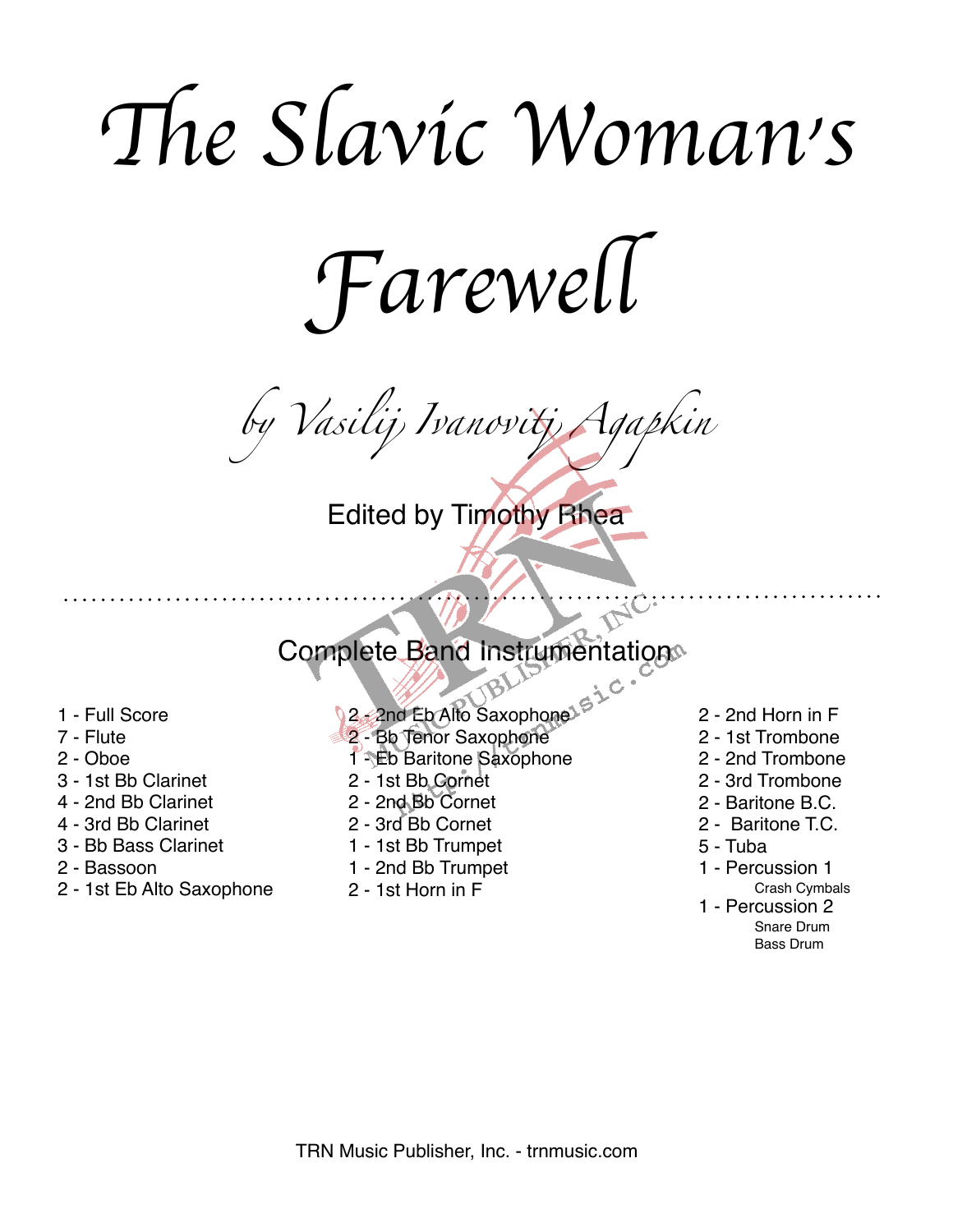## **About the music** –

*The Slavic Woman's Farewel*l is one of the best known marches in Russia and enjoyed immense popularity during World War I. Agapkin supposedly was inspired to write this march after having seen newsreels of the Balkan War.

This present edition was prepared by Timothy Rhea for the Texas A & M University Symphonic Band for their February 1994 performance at the Texas Music Educator's Association Convention in San Antonio, Texas. It was done using the original Russian band score as well as recordings by various Russian military bands.

#### **About the composer** -

Dr. Timothy B. Rhea is Director of Bands and Performing Ensembles at Texas A&M University. As Director of Bands, he serves as administrative head of the university band program (800 students), serves as conductor of the University Wind Symphony, and is the director of the nationally famous "Fightin' Texas Aggie Band." As Director of Performing Ensembles, he additionally oversees the activities of the jazz ensemble, orchestra, and choral programs.

Currently in his twenty-first year, he came to Texas A&M University in June of 1993 following a year of public school teaching in LaPorte, Texas - near Houston.



Dr. Rhea is a graduate of DeKalb, Texas High School and grew up in the music programs of the Texas public schools. He earned the Bachelor of Music Education with honors from the University of Arkansas where he was a private conducting student of Eldon A. Janzen. He earned the Master of Music in Wind Conducting from Texas Tech University where he studied with the late James Sudduth. During his time at Tech, he served as assistant conductor of the University Symphonic Band and graduate assistant director and musical arranger to the Texas Tech University Marching Band, where he worked with Keith Bearden. Dr. Rhea was awarded the Doctor of Musical Arts in Wind Conducting and Composition from the University of Houston in May of 1999. In July of 1999, he was awarded the Outstanding Young Bandmaster of the Year for the state of Texas from Phi Beta Mu. In December

of 2000, Dr. Ray Bowen, former President of Texas A&M University, presented Dr. Rhea with the President's Meritorious Service Award to Texas A&M University.

Dr. Rhea was named conductor of the TAMU Wind Symphony in 1995. During his tenure at Texas A&M University, Dr. Rhea has conducted the Wind Symphony for conventions of the Texas Music Educators Association (five times), the College Band Directors National Association (two times), the Midwest International Band & Orchestra Clinic, the Western International Band Clinic, and the American Bandmasters Association (2009 convention host), as well as in settings such as New York's Carnegie Hall, the Meyerson Symphony Center of Dallas and the Wortham Center of Houston, and on tours which have taken the band throughout the state of Texas. On their European tours (1999, 2001, 2004, 2007, 2013), Dr. Rhea has conducted the Wind Symphony during performances in Ireland, England, Austria, Germany, Italy, and the Czech Republic. Under his direction, the Wind Symphony has released several internationally popular compact discs, all with Mark Records in New York.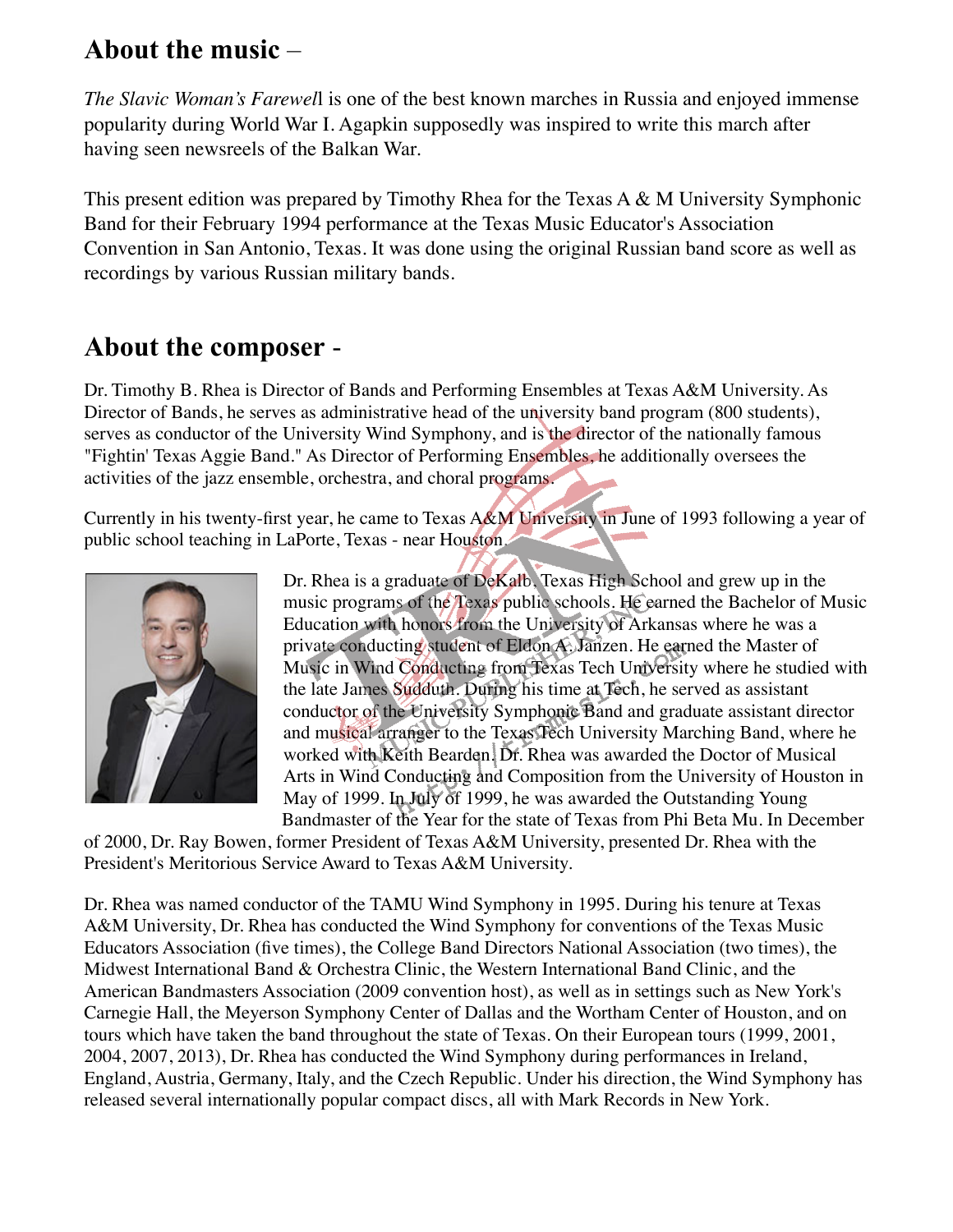### **THE SLAVIC WOMAN'S FAREWELL**

|                                              |                                                            |         |                                                 | March Style $J = 120$ |         |                                                      |                                    |               |   |                                             |                                         |               |                                        | $\overline{5}$                   |          |  |   |          |                         |             | Vasilij Ivanovitj Agapkin<br>edited by Timothy Rhea |  |
|----------------------------------------------|------------------------------------------------------------|---------|-------------------------------------------------|-----------------------|---------|------------------------------------------------------|------------------------------------|---------------|---|---------------------------------------------|-----------------------------------------|---------------|----------------------------------------|----------------------------------|----------|--|---|----------|-------------------------|-------------|-----------------------------------------------------|--|
|                                              |                                                            |         |                                                 |                       | 虛產      |                                                      | $b_{\mathcal{P}}$                  |               |   | $t_{\sim}$<br>$\tilde{\mathbf{o}}$          |                                         | ≥             |                                        |                                  |          |  |   |          |                         |             |                                                     |  |
| Flute                                        |                                                            |         |                                                 |                       |         |                                                      |                                    |               |   |                                             |                                         |               |                                        |                                  |          |  |   |          |                         |             |                                                     |  |
| Oboe                                         |                                                            |         |                                                 |                       | ملين    | $f\!\!f$                                             | ρ                                  | $\mathcal{O}$ |   | trumm<br>$\bar{\mathbf{a}}$                 |                                         |               | $m\!f$                                 |                                  |          |  |   |          |                         |             |                                                     |  |
|                                              |                                                            |         |                                                 |                       | 興       | $f\!f$                                               | $\flat_{\underline{\mathsf{P}}}^-$ | 色             |   | tr<br>$\underline{\bullet}$                 |                                         |               | $\it mf$                               |                                  |          |  |   |          |                         |             |                                                     |  |
| $\mathbf{B}^\flat$ Clarinets                 | $1\vert$                                                   |         |                                                 |                       |         | $f\!f$                                               |                                    |               |   | $tr_{\mathbf{A}}$                           | nun                                     |               | m f                                    |                                  |          |  |   |          |                         |             |                                                     |  |
|                                              | 3                                                          |         |                                                 |                       | ্চি     | $f\hspace{-0.1cm}f$                                  |                                    |               |   | $\underline{\bullet}$<br>$\mathbf{a}$<br>tr |                                         | $\geq$        | m f                                    |                                  |          |  |   |          | $\overline{\mathbf{u}}$ |             |                                                     |  |
| $B^{\flat}$ Bass Clarinet                    |                                                            |         |                                                 |                       |         | $\frac{1}{2}$                                        |                                    | ट्            | ₫ |                                             |                                         |               |                                        | m f                              |          |  |   |          |                         |             |                                                     |  |
| <b>Bassoon</b>                               |                                                            | $2 + p$ | +,                                              |                       |         |                                                      |                                    |               |   |                                             |                                         | 2             |                                        |                                  |          |  | e | ∙<br>۹e. | $\boldsymbol{\rho}$ .   | h۴          |                                                     |  |
| $\mathbf{E}^\flat$ Alto<br><b>Saxophones</b> | 1<br>$\overline{2}$                                        |         |                                                 |                       | 显       | f f<br>$\overline{f}$                                | $b\widetilde{\widetilde{\rho}}$    |               |   |                                             |                                         |               |                                        | mf                               | $\it mf$ |  |   |          | $\bullet$               | ≂           |                                                     |  |
| $B^{\flat}$ Tenor<br>Saxophone               |                                                            |         |                                                 |                       | مِٰ⊞َبَ | f f                                                  |                                    |               |   |                                             |                                         |               |                                        | $\overline{m}$                   |          |  |   |          | œ                       |             |                                                     |  |
| $\mathbf{E}^\flat$ Baritone<br>Saxophone     |                                                            |         |                                                 |                       |         |                                                      |                                    |               |   |                                             |                                         |               |                                        |                                  |          |  |   |          |                         |             |                                                     |  |
|                                              |                                                            |         |                                                 |                       |         | $f\hspace{-0.1cm}f$                                  |                                    |               |   |                                             |                                         |               |                                        | $m\rho$                          |          |  |   |          |                         |             |                                                     |  |
| $B^{\flat}$ Cornets                          | $1\vert$                                                   |         |                                                 |                       | J.      |                                                      |                                    |               |   |                                             |                                         |               |                                        |                                  |          |  |   |          |                         |             |                                                     |  |
|                                              | 2                                                          |         |                                                 |                       | ⊕       | $f\hspace{-0.1cm}f$                                  |                                    |               |   |                                             |                                         |               | m f                                    |                                  |          |  |   |          |                         |             |                                                     |  |
|                                              | 3                                                          |         |                                                 |                       |         | $f\hspace{-0.1cm}f$                                  |                                    |               |   |                                             |                                         |               |                                        |                                  |          |  |   |          |                         |             |                                                     |  |
| $\mathbf{B}^\flat$ Trumpets                  | 1<br>$\overline{2}$                                        |         |                                                 |                       | مِلْتَة | $f\hspace{-0.1cm}f$                                  |                                    |               |   |                                             |                                         |               | mf                                     |                                  |          |  |   |          |                         |             |                                                     |  |
| Horns in F                                   | 1                                                          |         |                                                 |                       |         | $f\!f$                                               | Þø                                 |               |   |                                             | $\overline{\phantom{a}}_{\phantom{a}0}$ | $\geq$        |                                        | $\emph{mp}$                      |          |  |   |          |                         |             |                                                     |  |
|                                              | $\overline{2}$                                             |         |                                                 |                       |         | $f\!f$                                               | 76                                 |               |   |                                             |                                         | ₹             |                                        | $\boldsymbol{m}$                 |          |  |   |          |                         |             |                                                     |  |
| <b>Trombones</b>                             | 1<br>$\overline{2}$                                        |         |                                                 |                       |         | $\frac{1}{2}$<br>$f\hspace{-0.1cm}f\hspace{-0.1cm}f$ | <u>bp</u>                          |               |   |                                             |                                         | $\simeq$<br>£ |                                        | m p                              |          |  |   |          |                         |             |                                                     |  |
|                                              | $\mathbf{3}$                                               |         | $\mathbf{\mathcal{F}}$ , $\mathbf{\mathcal{F}}$ |                       |         | O                                                    | Þσ                                 |               |   |                                             |                                         | z             |                                        |                                  |          |  |   |          |                         |             |                                                     |  |
|                                              |                                                            |         |                                                 |                       | 起产      | f f                                                  | $b\tilde{e}$                       |               |   |                                             |                                         |               |                                        | $\emph{mp}$                      |          |  | ₽ | ₽<br>٩e  |                         | $h_{\rm c}$ |                                                     |  |
| Euphonium                                    |                                                            |         | $\frac{1}{2}$                                   |                       |         | $f\!f$                                               |                                    |               |   |                                             |                                         |               |                                        |                                  | $\it mf$ |  |   |          |                         |             | ж.                                                  |  |
| Tuba                                         |                                                            |         |                                                 |                       |         |                                                      | は                                  | $\exists$     |   |                                             |                                         |               |                                        |                                  |          |  |   |          |                         |             |                                                     |  |
|                                              |                                                            |         |                                                 |                       |         | $\overrightarrow{f}$<br>$\geq$                       | $\geq$                             |               | ₫ |                                             |                                         |               |                                        | $\boldsymbol{m}{\boldsymbol{p}}$ |          |  |   |          |                         |             |                                                     |  |
| Crash Cymbals $1$<br>Percussion              |                                                            |         |                                                 |                       |         | f f                                                  |                                    |               |   |                                             |                                         |               |                                        | mp                               |          |  |   |          |                         |             |                                                     |  |
|                                              | $\left\{ \begin{matrix} S.D. \ B.D. \end{matrix} \right\}$ |         |                                                 |                       |         | $\frac{f f}{\frac{1}{2}}$<br>$f\!\!f$                | $\check{\mathbf{r}}$               |               |   |                                             |                                         |               |                                        | mp                               |          |  |   |          |                         |             |                                                     |  |
|                                              |                                                            |         |                                                 |                       |         |                                                      |                                    |               |   |                                             |                                         |               | Convright © MMI by TRN MHSIC PHRLISHER |                                  |          |  |   |          |                         |             |                                                     |  |

TRN2001-08

 Copyright © MMI by TRN MUSIC PUBLISHER. All Rights Reserved. Printed in U. S. A. International Copyright Secured.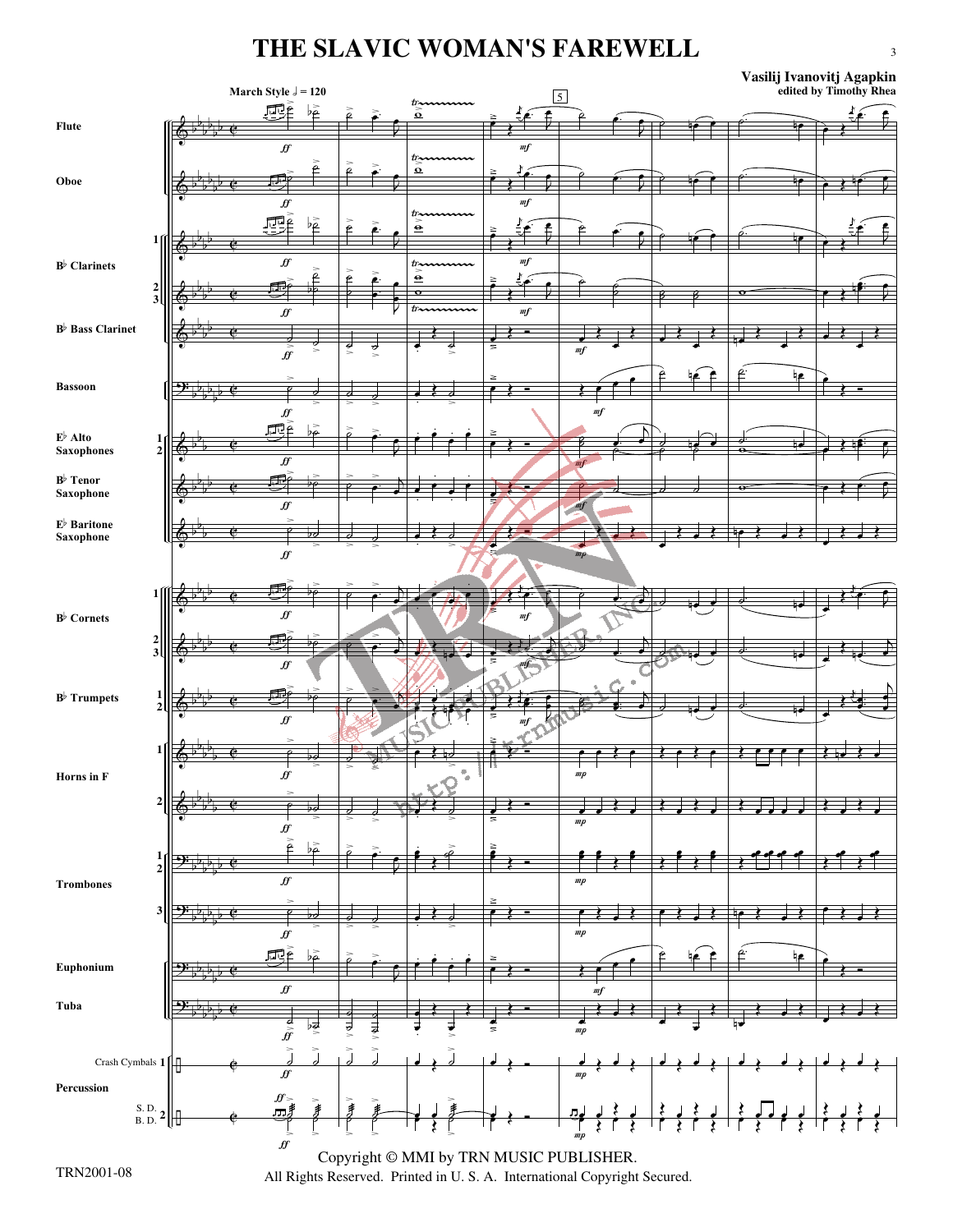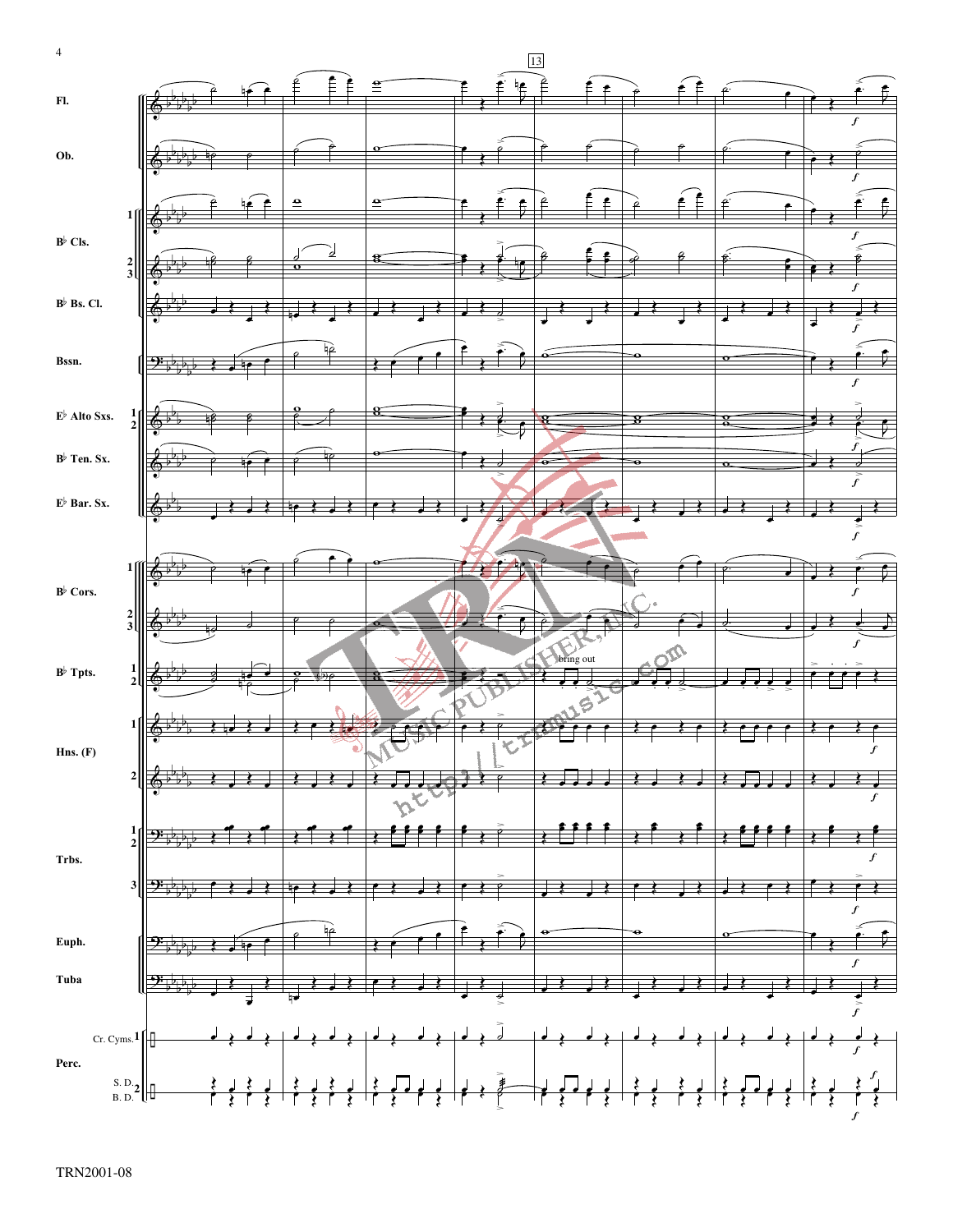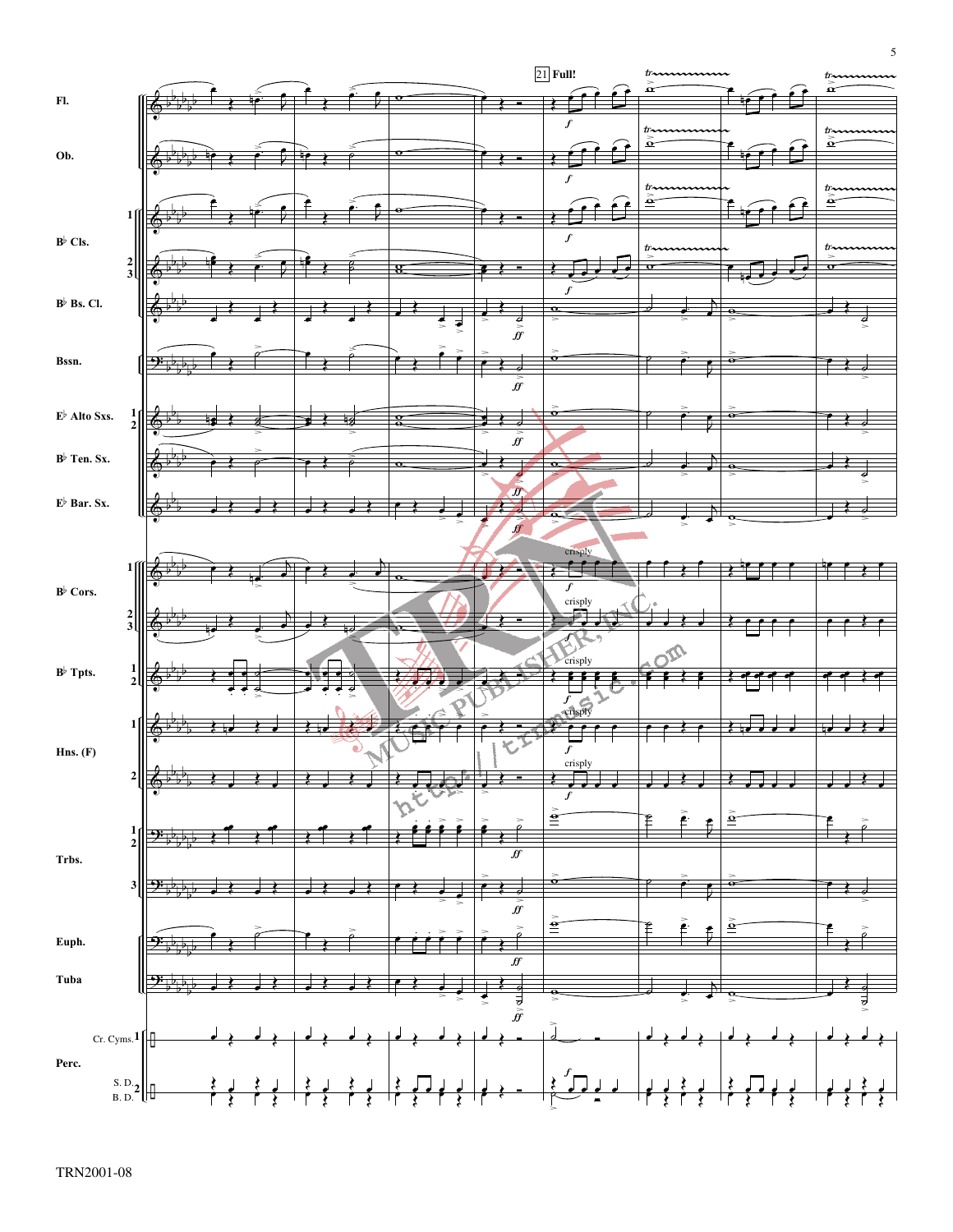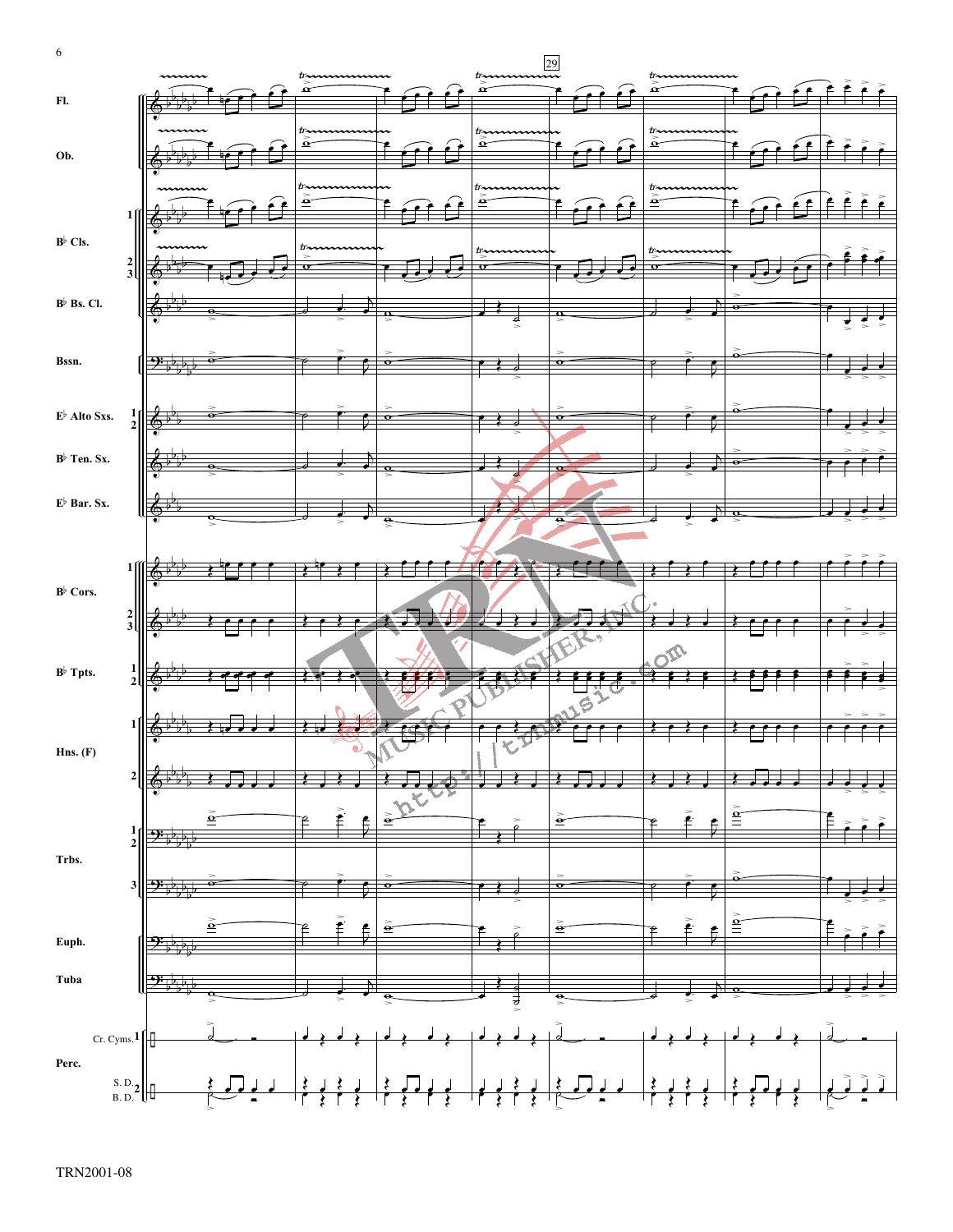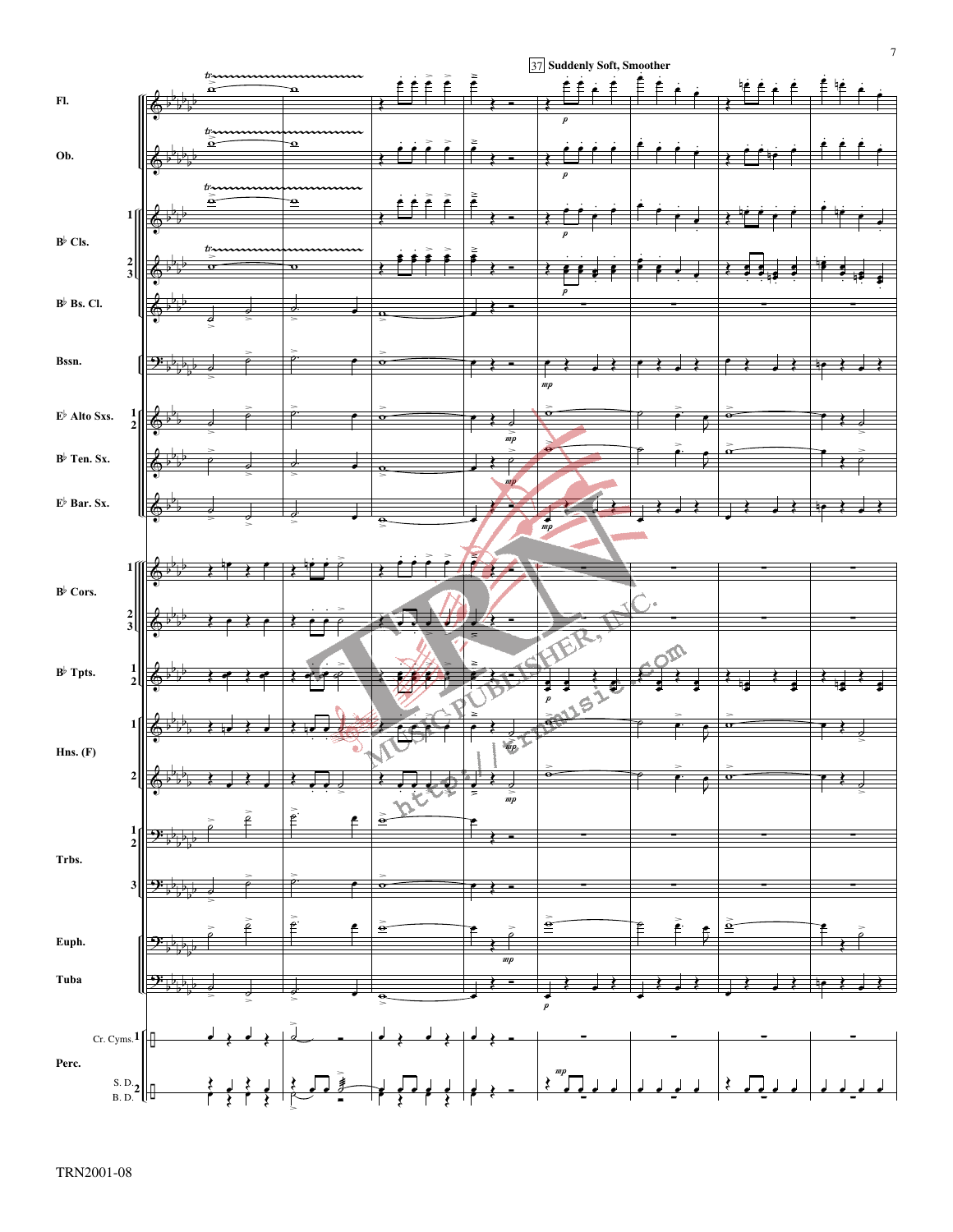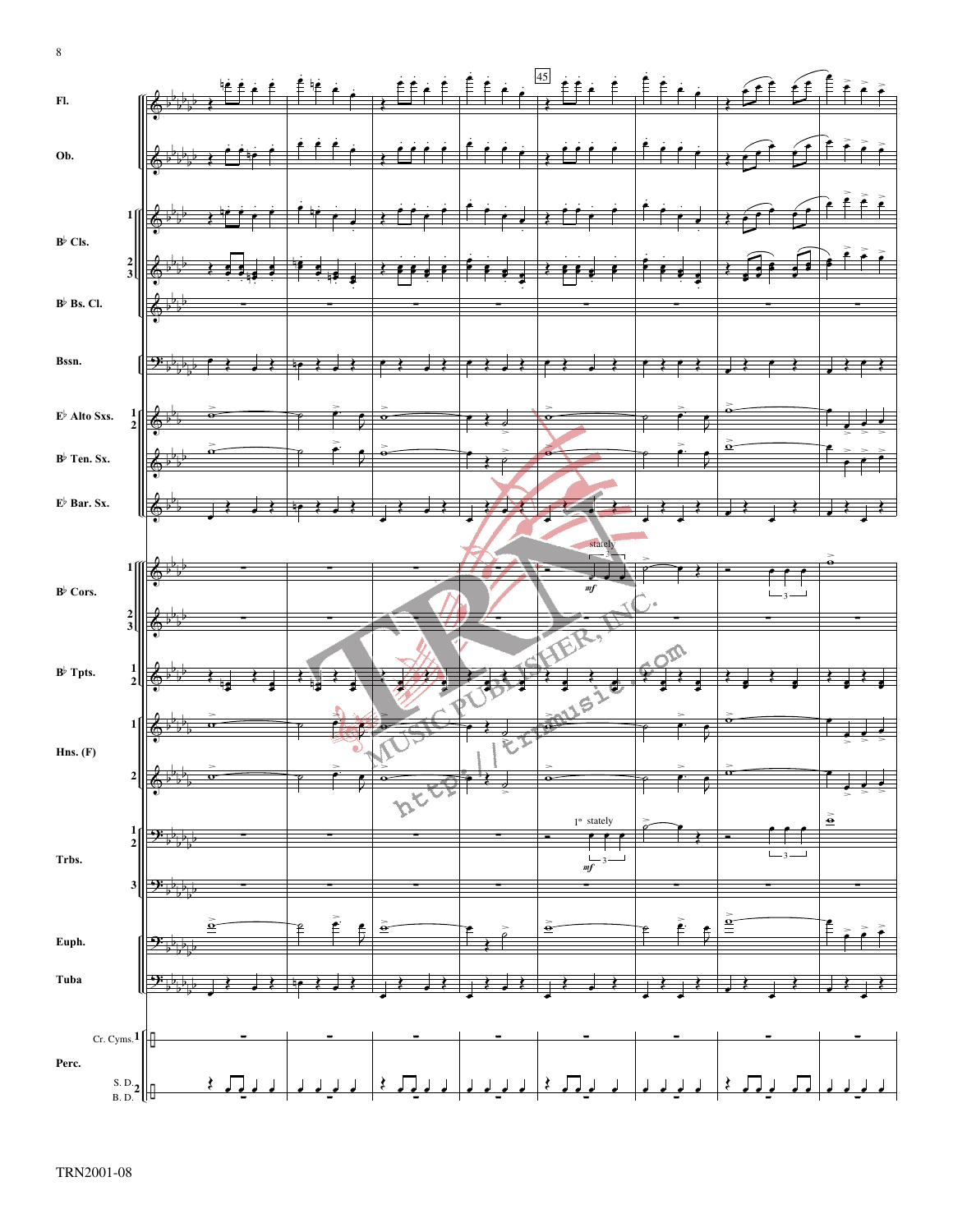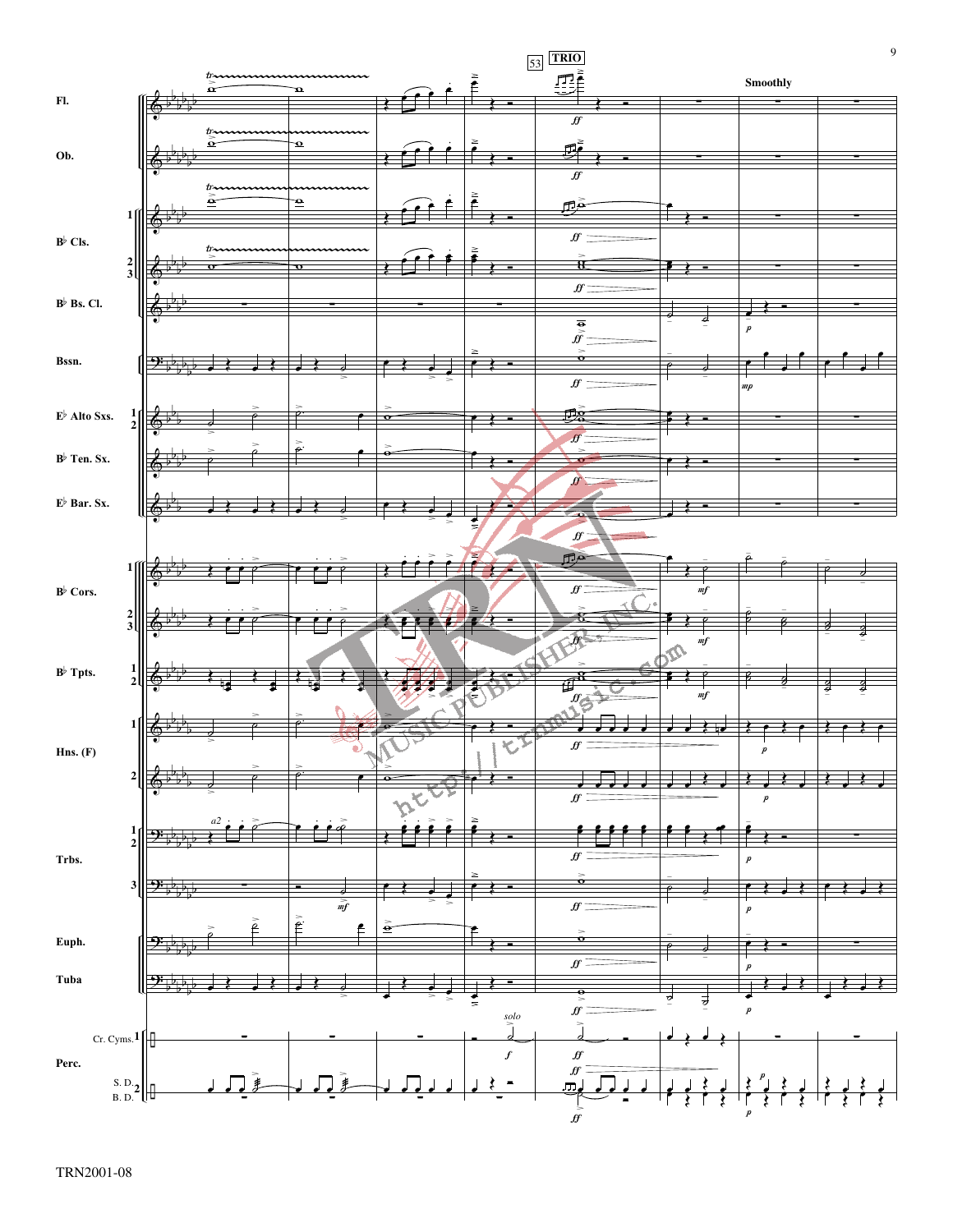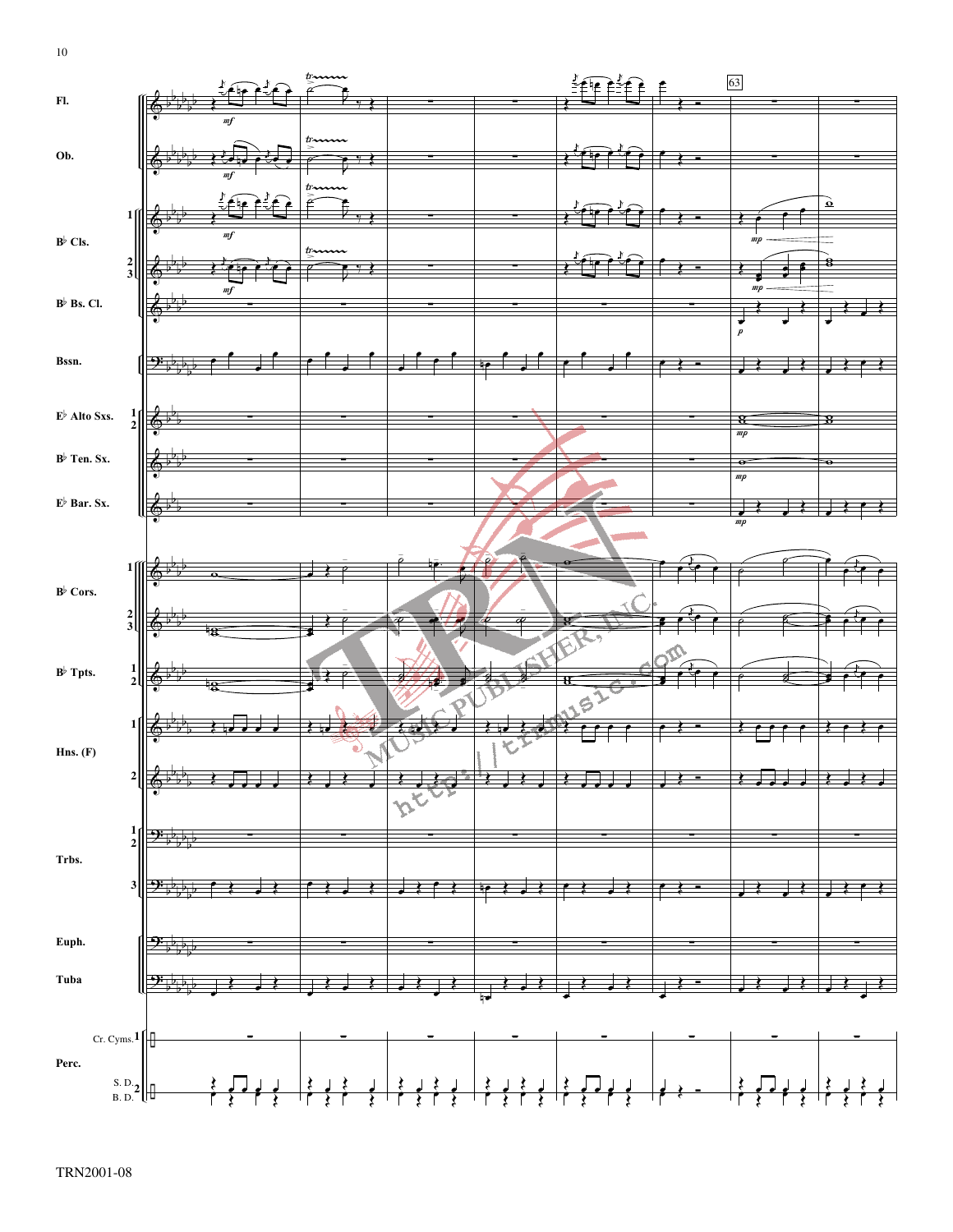

11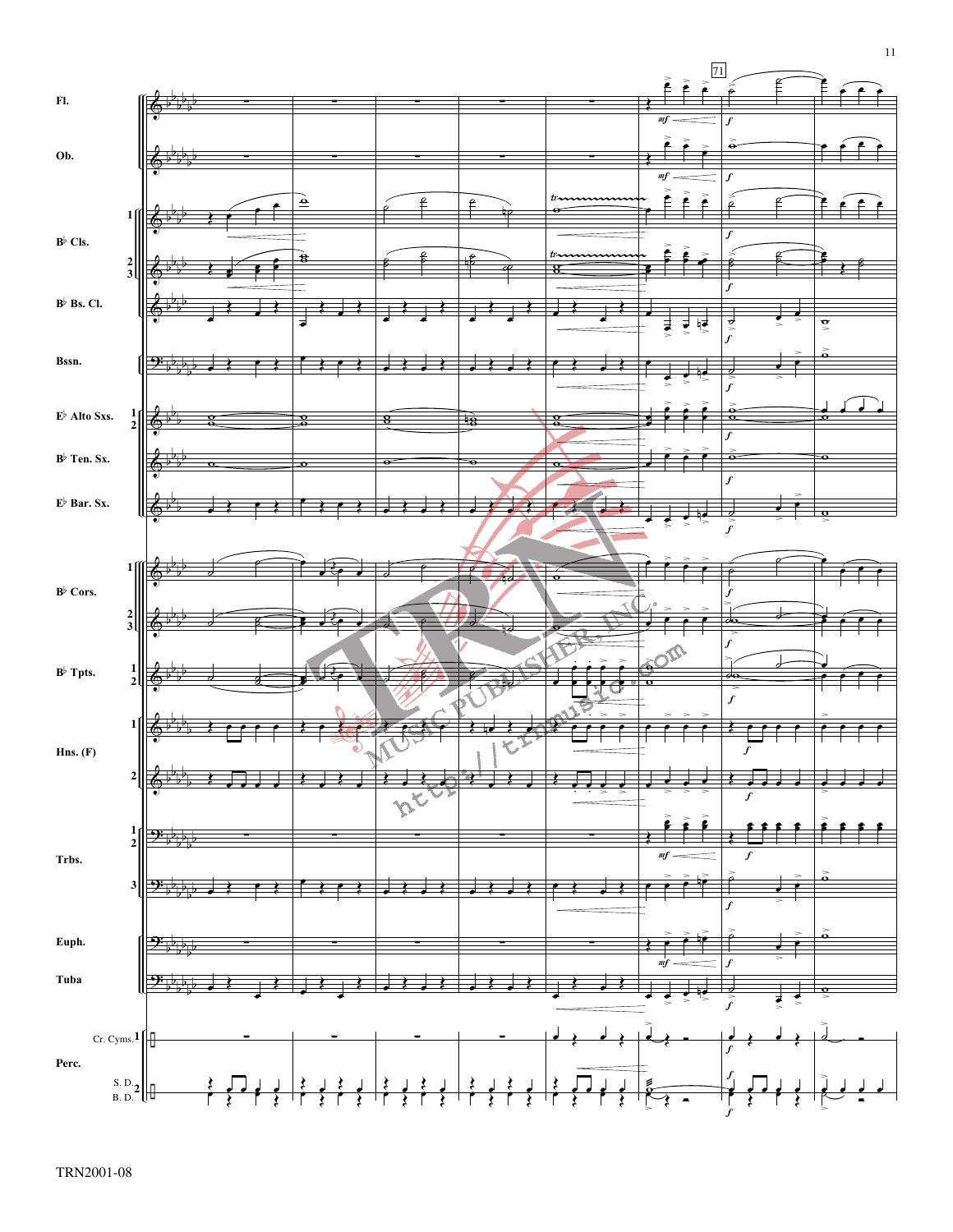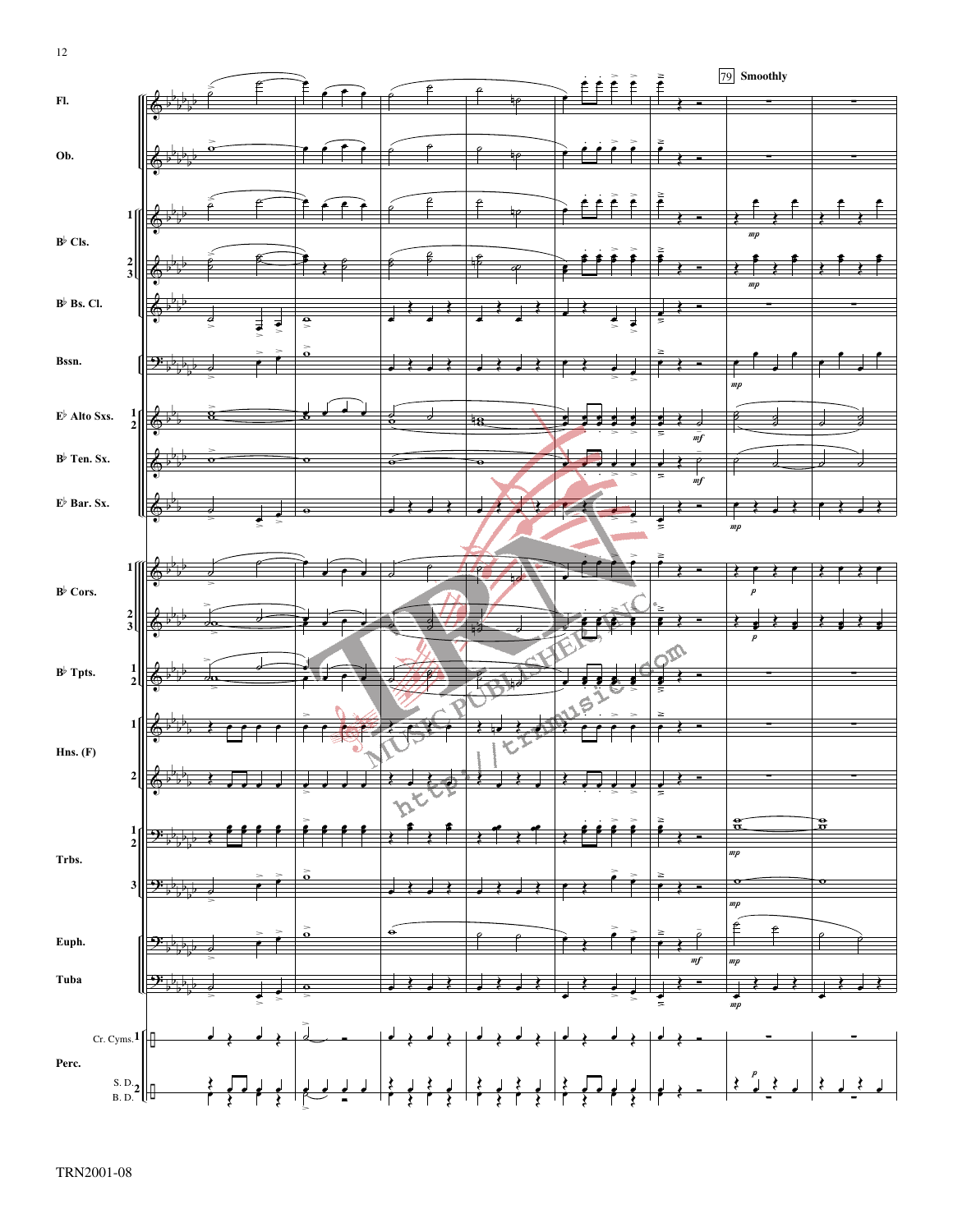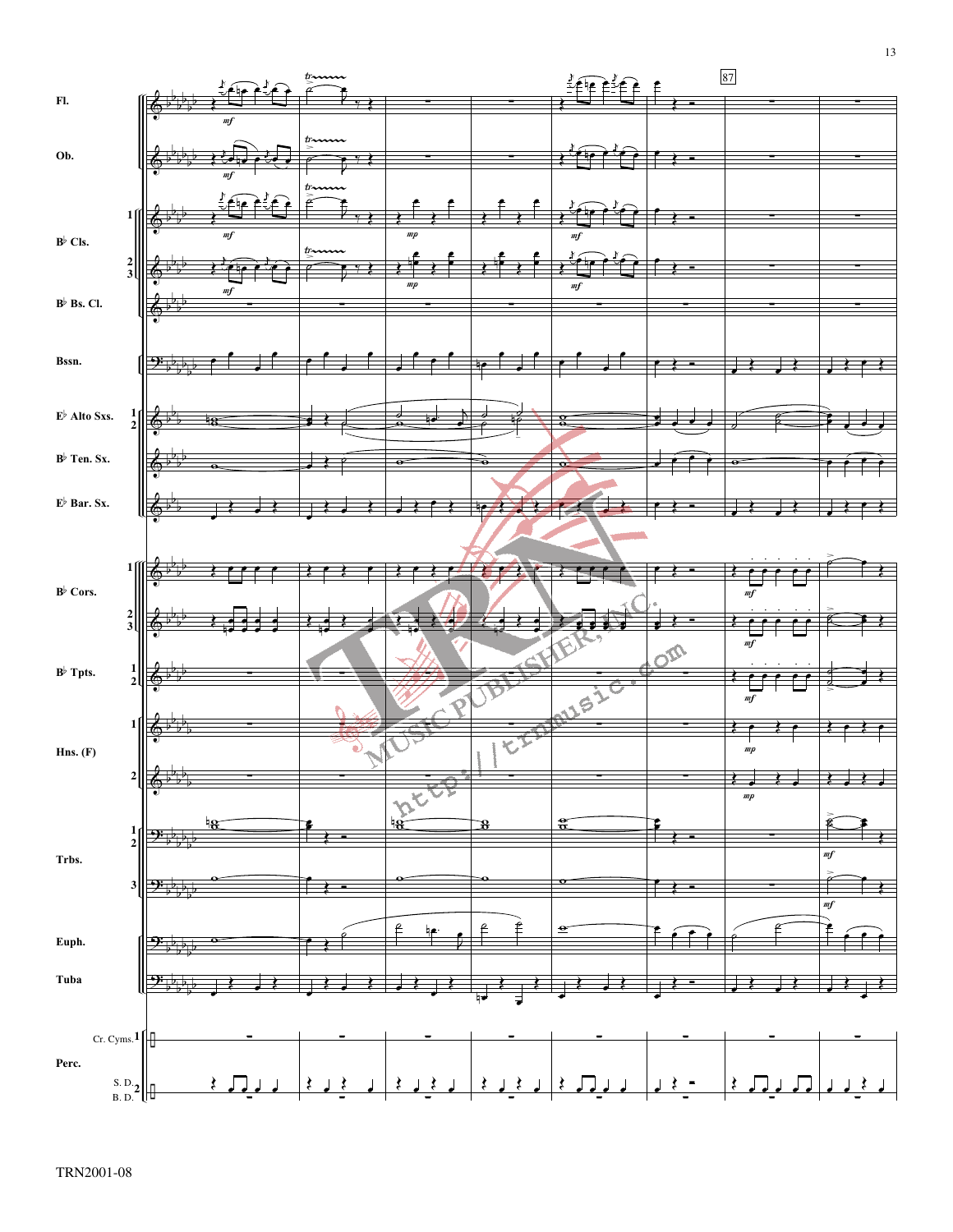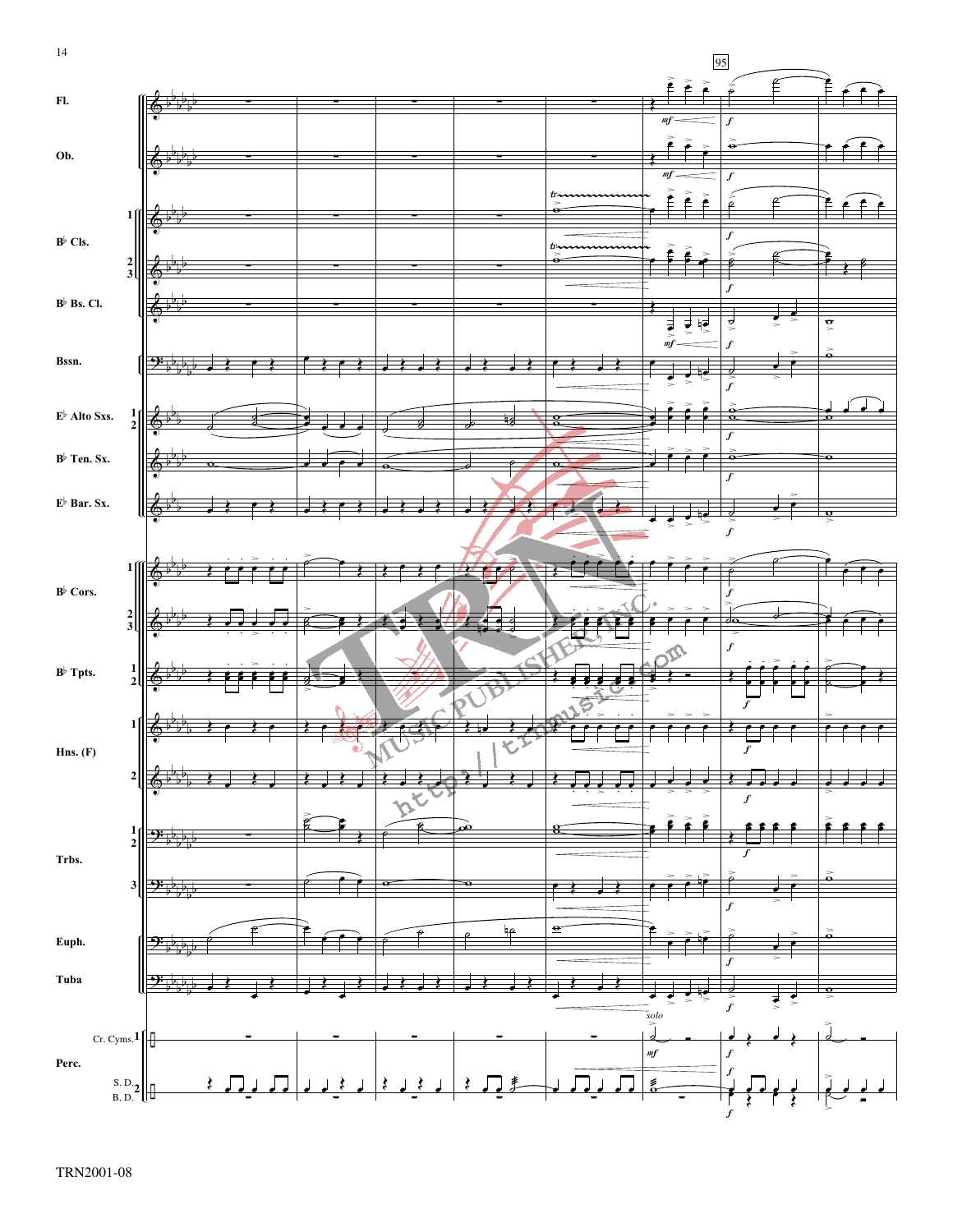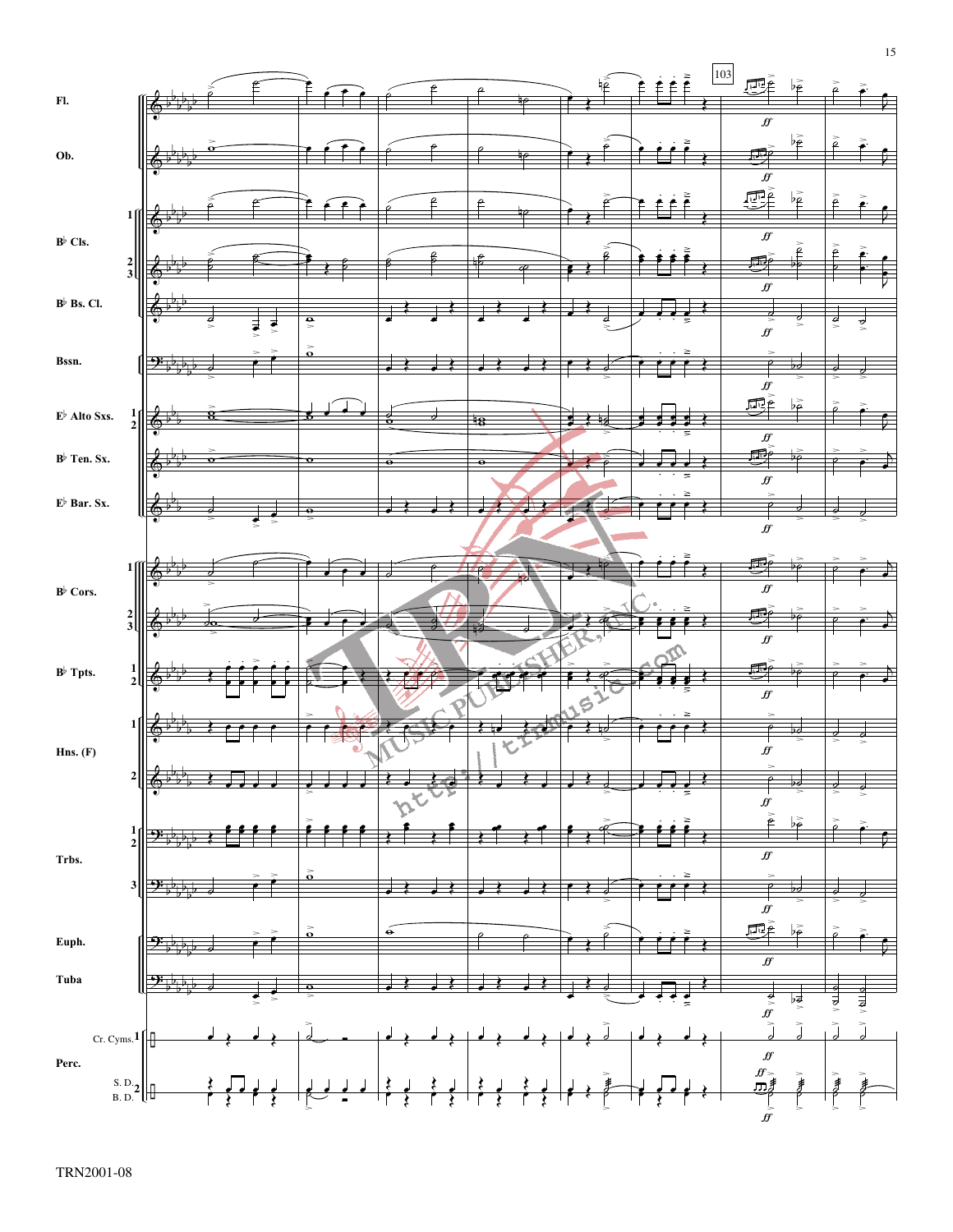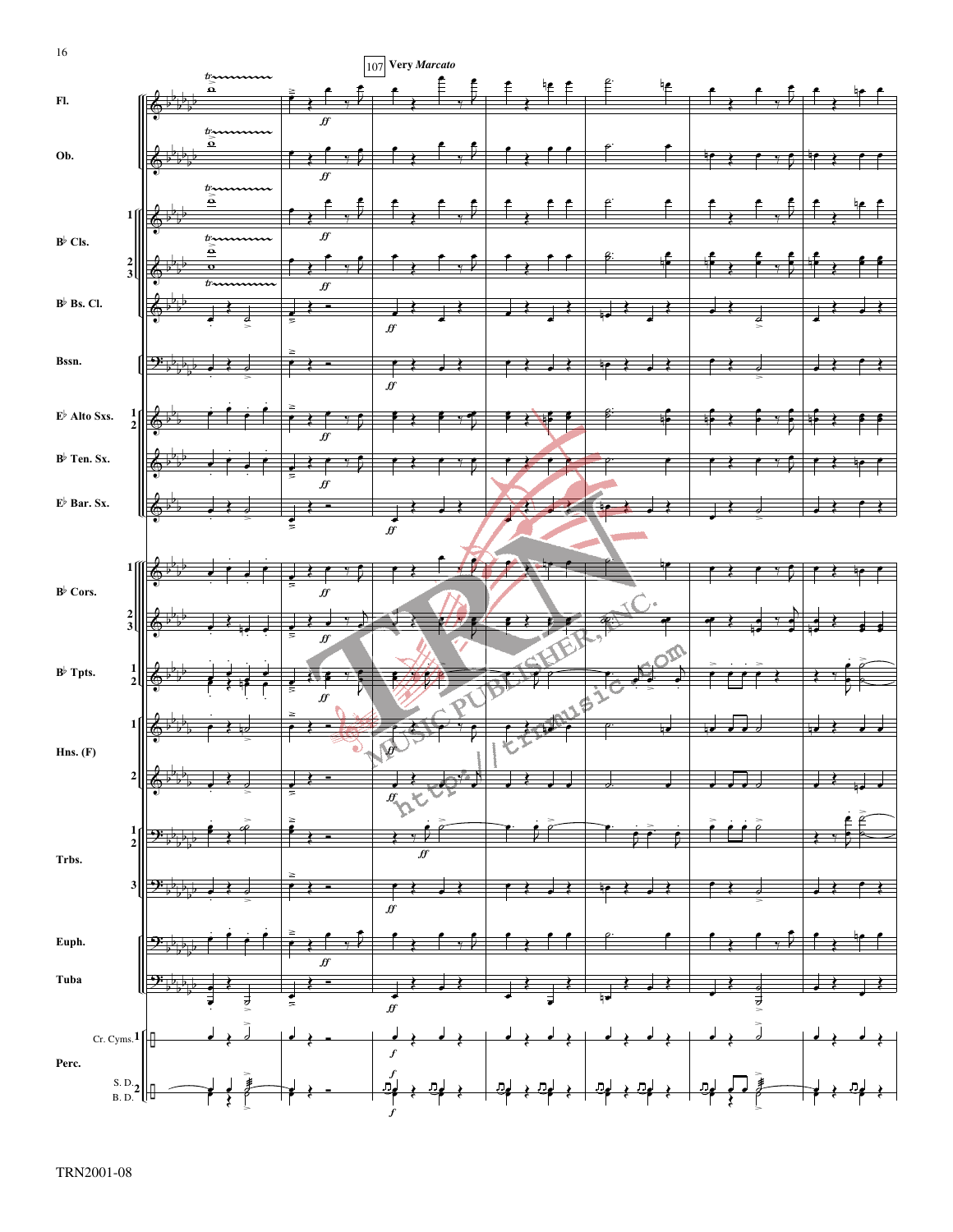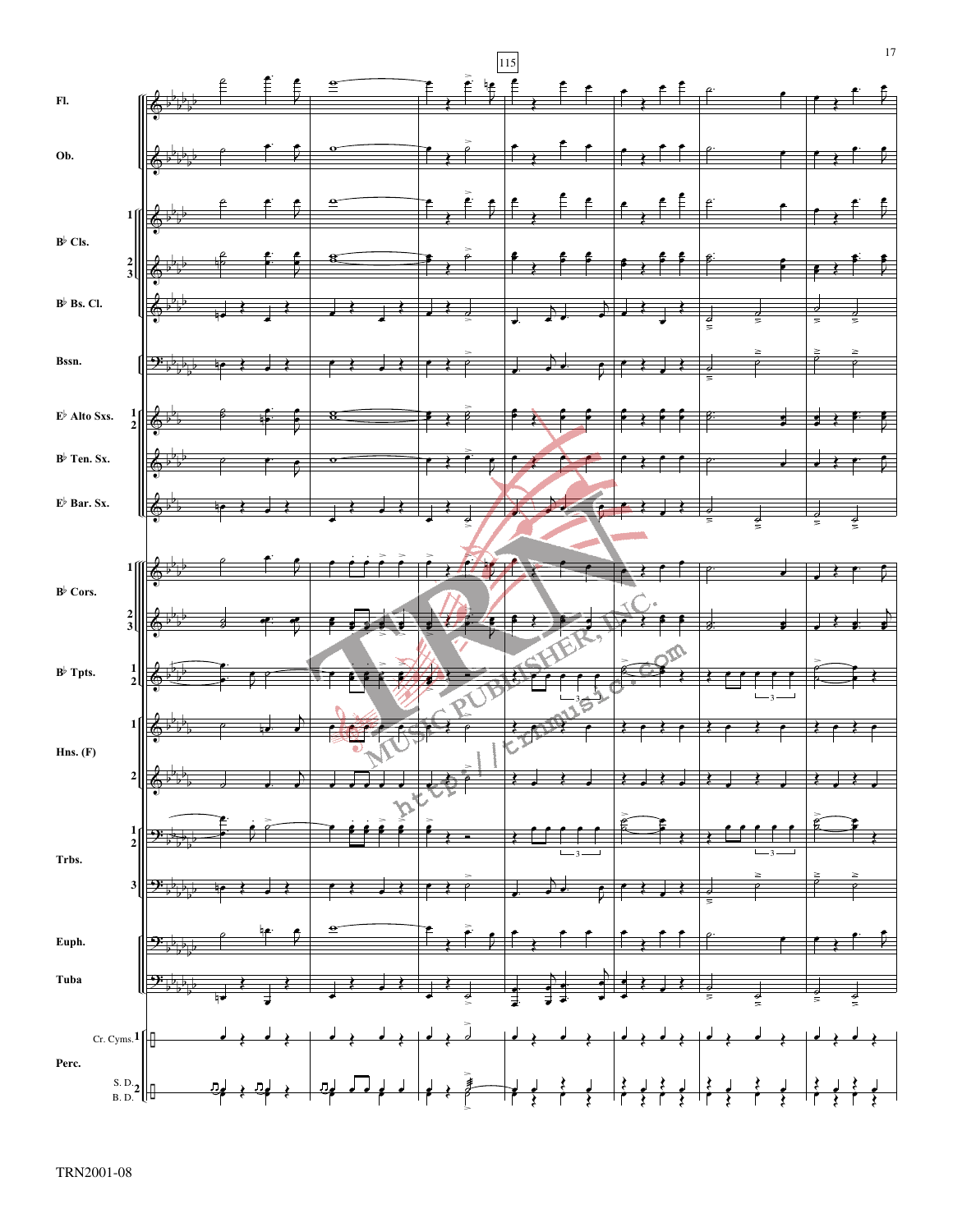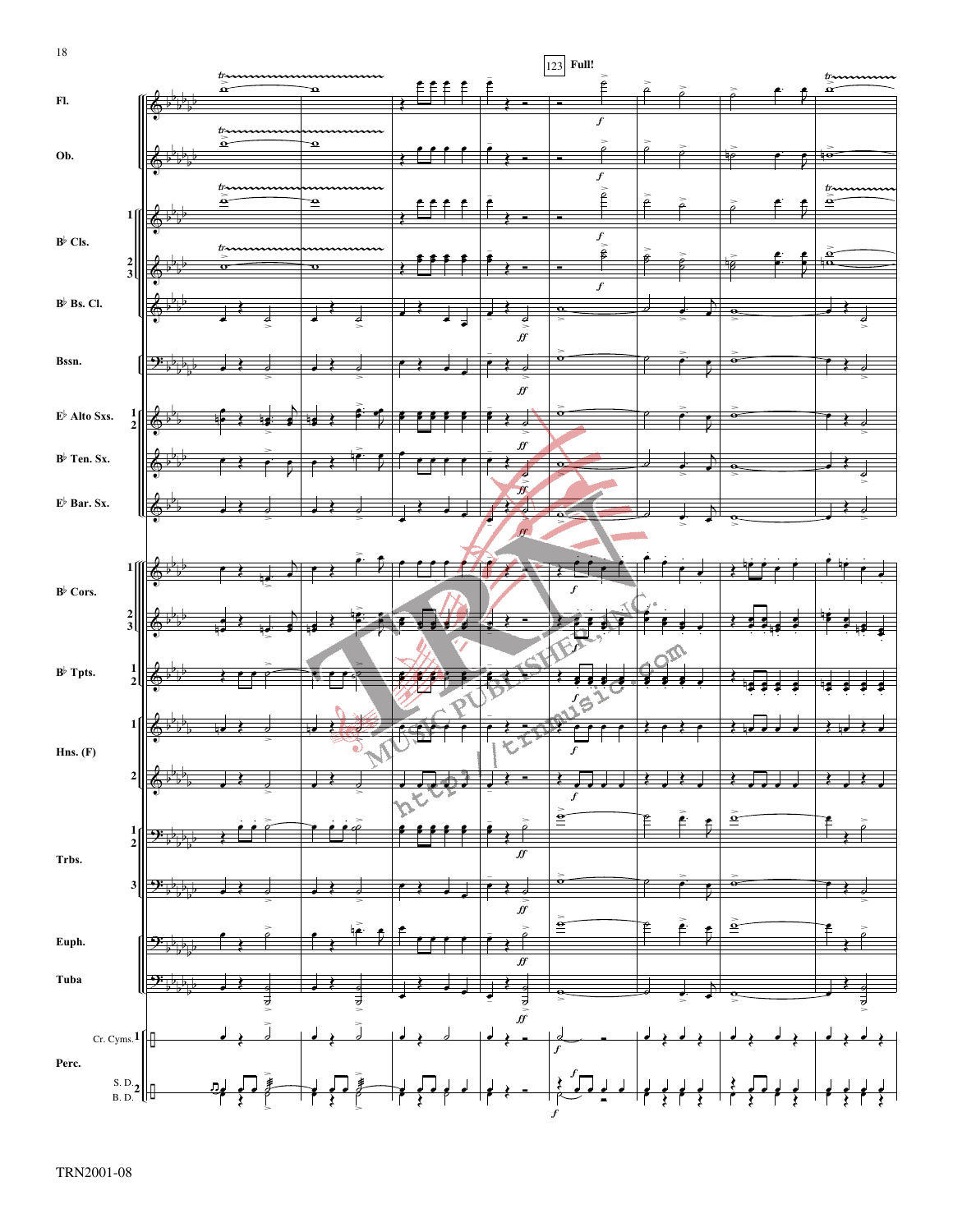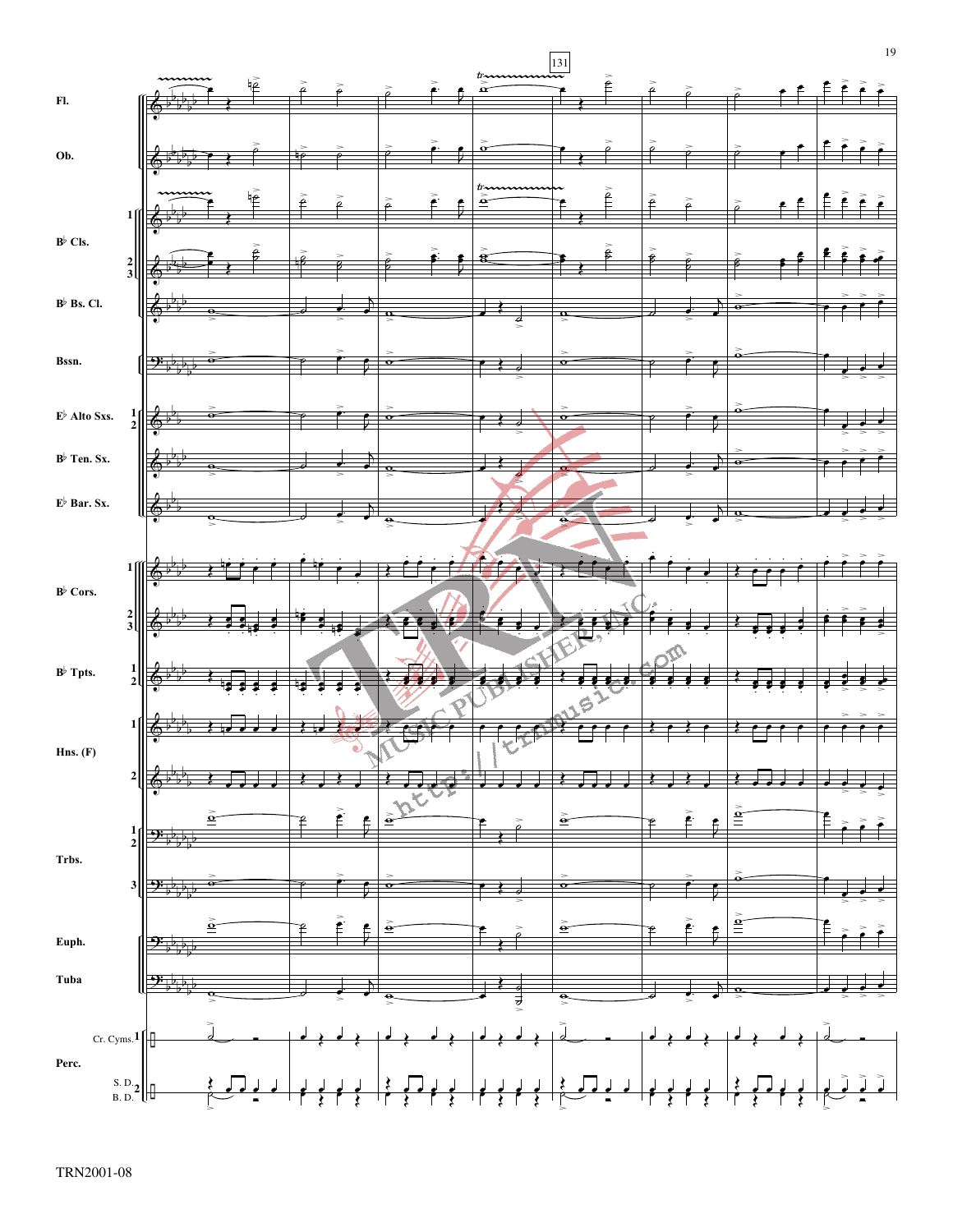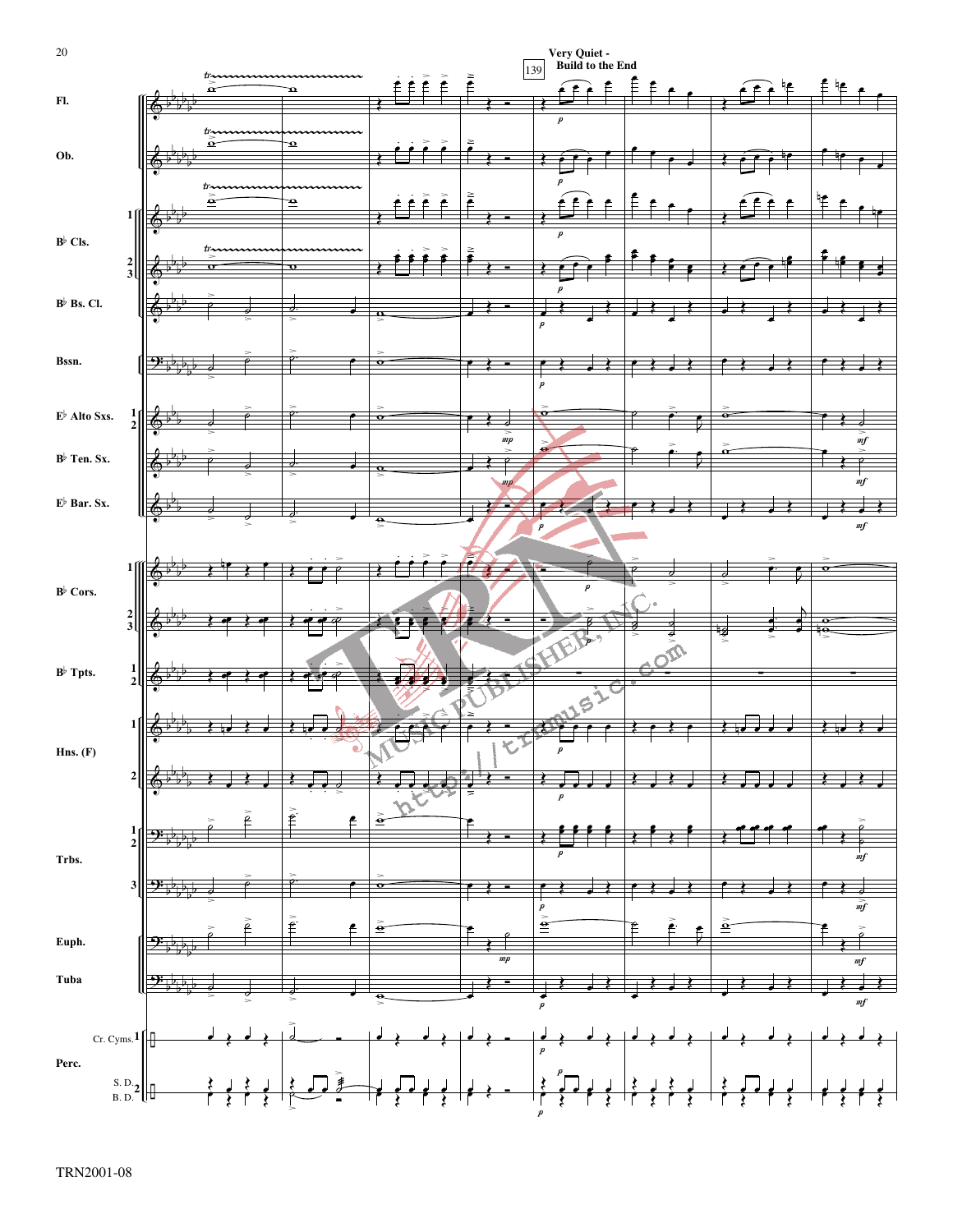147  ${\bf Fl.}$ Ob.  $1\vert$  $B^{\flat}$  Cls.  $\frac{2}{3}$  $B^{\flat}$  Bs. Cl. mf  $\tilde{\hat{f}}$ Bssn.  $\alpha$  $m$ f  $\mathbf{E}^\flat$  Alto Sxs. ┲  $\overline{f}$  $B^{\flat}$  Ten. Sx.  $\mathbf{E}^\flat$  Bar. Sx. 11  $\mathbf{B}^\flat$  Cors.  $\boldsymbol{m}$  $\frac{2}{3}$  $m f$  $B^{\flat}$  Tpts.  $\overline{2}$  $\boldsymbol{f}$ Ò  $\mathbf{1}$ Hns.  $(F)$  $\overline{2}$  $\mathfrak{m}$ f  $\overline{f}$  $\overline{\mathbf{o}}$ 1  $\overline{2}$ Trbs. Euph.  $\overline{f}$ Tuba  $Cr. Cyms. 1$  $m f$  $\overline{f}$ Perc.  $\begin{array}{c}\n\text{S. D.} \\
\text{B. D.}^2\n\end{array}$  $\int$  mf  $\star$ ₹ ₹